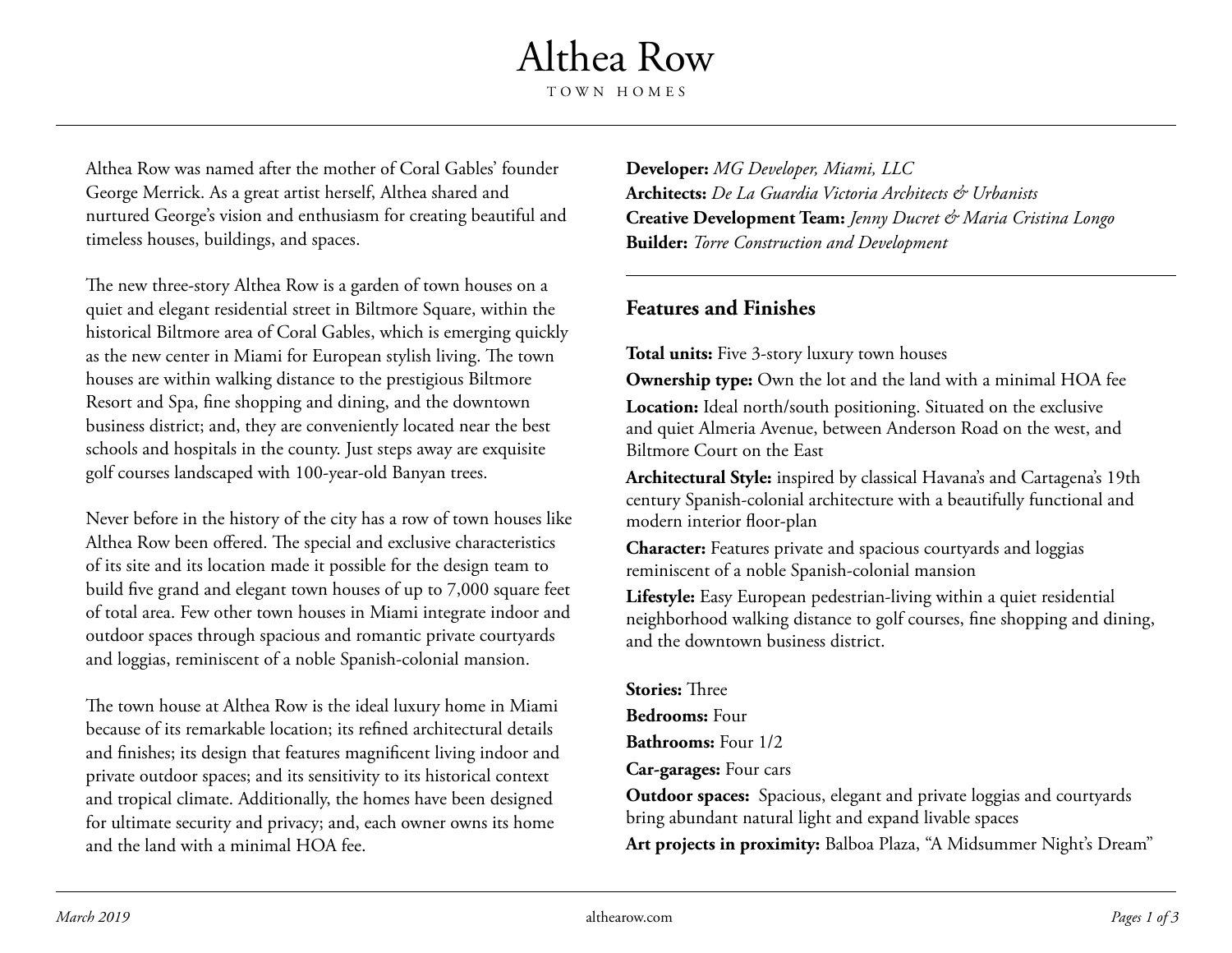# Althea Row

#### EXTERIOR

#### **Finishes**

- Smooth painted stucco
- Elegant coral stone architectural details
- Cast stone cornice
- Cast aluminum balustrade in dark walnut finish
- Brown clay barrel roof tile
- Exterior copper lanterns

## INTERIOR

## **Door and Windows**

- High-end CGI hurricane rated windows and doors in bronze finish
- French doors with transoms
- Wide bi-folding patio doors
- Wood-plank front door finished in dark walnut

## **Kitchen and butler's pantry**

- All cabinets in the kitchen and pantry are custom-made in wood and painted in white
- Marble countertops and backsplash
- Custom-made stained wood eat-in modern English island with stone countertop and prep sink
- Subzero 30" All Refrigerator and 30" All Freezer
- Wolf 36" gas range and built-in hood
- Pull-out Wolf microwave drawer
- Quiet Asko dishwasher
- Subzero 18" wine cooler
- Wolf 24" Coffee System
- Undermount stainless steel sink
- Commercial style pre-rinse faucet
- Plenty of additional storage in the pantry

## **Master bathroom**

- Natural stone floors
- Double vanities in stained wood with natural stone countertops
- Generous walk-in shower and a free standing tub
- High-end kohler fixtures including faucets, showerheads, and toilet
- Separate private water closet

## **Secondary bathrooms**

- Natural stone floors
- Custom wood cabinets in stained wood with natural stone countertops
- High-end fixtures including faucets, showerhead, and toilet
- Skylight

## **Walk-in laundry**

- Laminated cabinets in white
- Large washer and dryer
- Deep laundry sink

### **Outdoor spaces**

- Coral stone floors
- Spacious, elegant and private loggias and courtyards bring abundant • • natural light and expand livable spaces
- Covered outdoor spaces for entertaining
- Wide bi-fold door system that integrate the courtyard with the family • room and kitchen
- Courtyard planters for landscaping
- Walls in outdoor spaces for privacy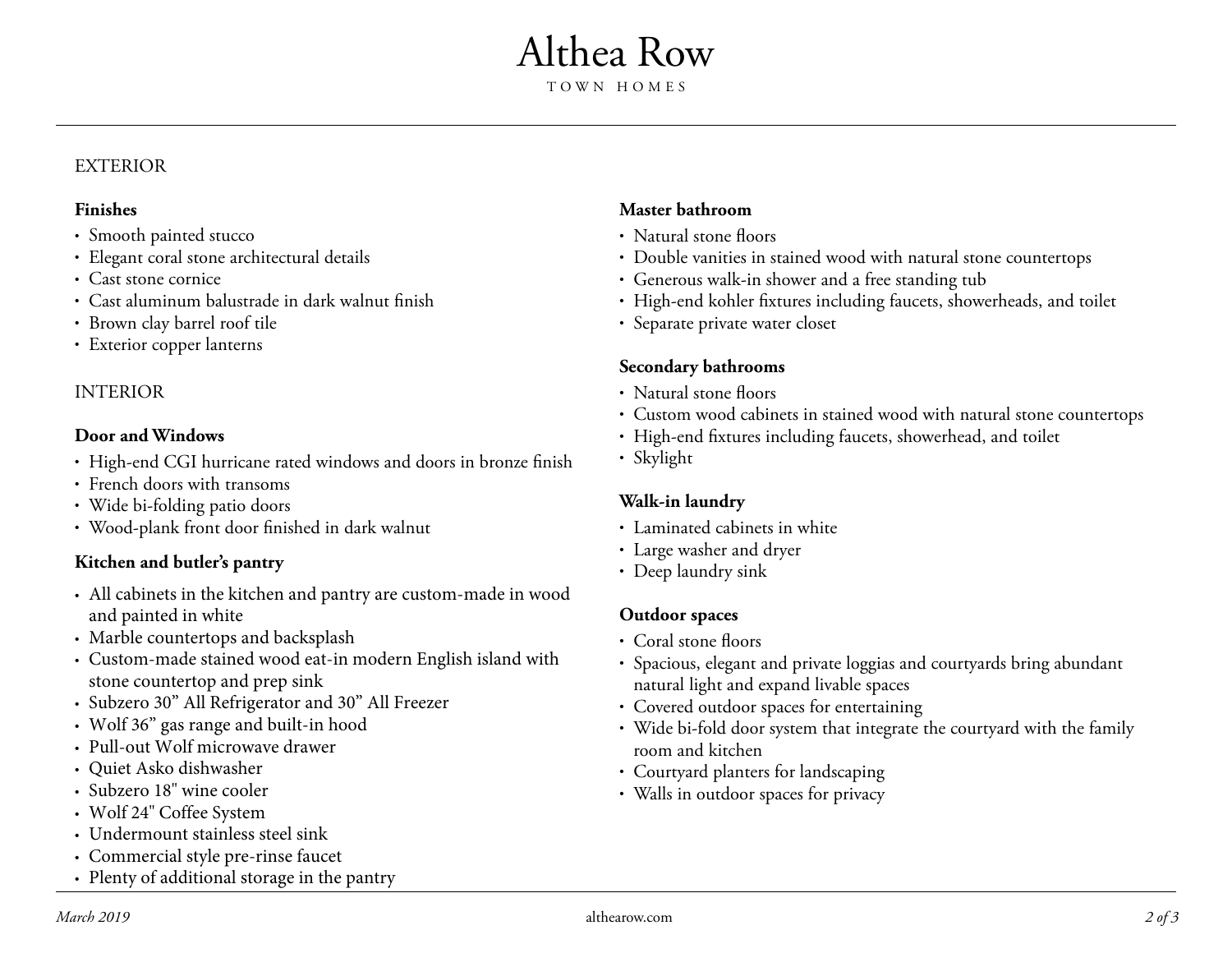# Althea Row

TOWN HOMES

| Other features<br>• Ceilings up to 12 feet high<br>• Open curving stair with custom made metal railing, skylight for<br>additional natural daylight<br>• Premium wood traditional doors 7 and 8 foot high | • Elevator easily accessible from garage and kitchen<br>• Energy efficient air-conditioning system divided into zones<br>• Instant hot water provided by a recirculating hot water<br>system<br>• Soundproofing wall insulation for privacy<br>• Generator-ready design (Roof mounted generator rack and |
|-----------------------------------------------------------------------------------------------------------------------------------------------------------------------------------------------------------|----------------------------------------------------------------------------------------------------------------------------------------------------------------------------------------------------------------------------------------------------------------------------------------------------------|
| • Designer door hardware                                                                                                                                                                                  | conduits are included only)<br>• Smart-ready home (tv and telephone included only)                                                                                                                                                                                                                       |

|                     | <b>UNITA</b> | <b>UNIT B</b> | <b>UNIT C</b> |
|---------------------|--------------|---------------|---------------|
| A.C. SPACE          | 4,493        | 4,258         | 4.427         |
| <b>COV. TERRACE</b> | 1,088        | 955           | 1,065         |
| <b>GARAGE</b>       | 1,224        | 1,186         | 1,248         |
| <b>OPEN TERRACE</b> | 413          | 421           | 418           |
| TOTAL SQ. FT.       | 7,218        | 6,820         | 7,158         |

The information contained in this fact sheet is for the convenience of illustrating and listing proposed interior and exterior features and finishes and other information including square footage and should not be relied u *The Builder serves the right to revise and modify any information contained herein. Reference should be made to the plans and specifications at Builder's office for detailed information of the project.*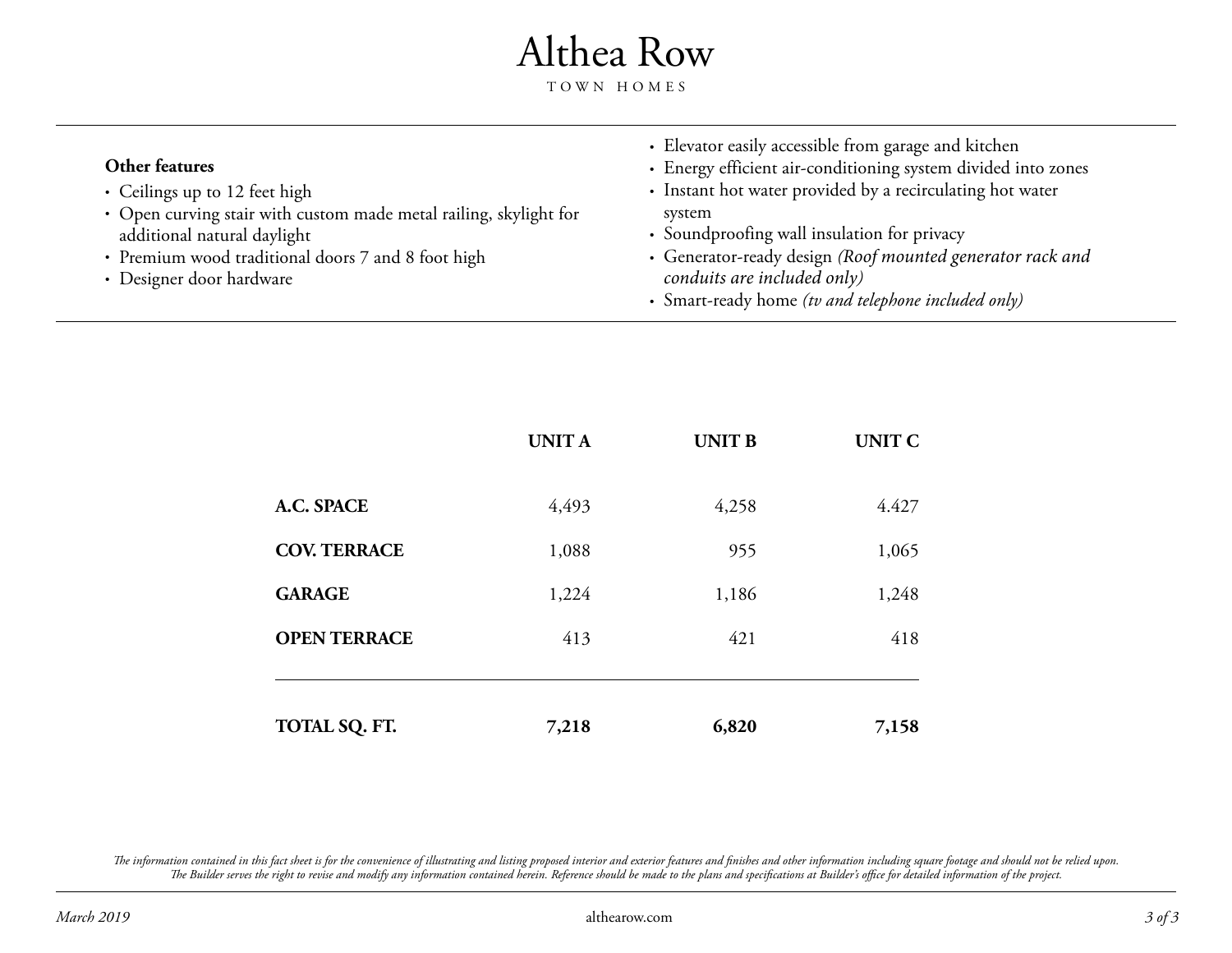## Biltmore Row

TOWN HOMES

Named after the prestigious and historical Biltmore neighborhood of Coral Gables where it is located, the new three-story Biltmore Row forms part of the exclusive Biltmore square, within the heart of the luxury urban district. The town houses are walking distance from some of the city's most historic properties, popular culinary, boutique shopping, and entertainment. They are also conveniently located near the best schools and hospitals in the county, and are a short drive from the Miami International Airport. Just steps away are beautiful parks, and private country clubs with tennis courts, pools, and golf courses.

Biltmore Row's impressive and timeless façade references the palatial building of the Governor's house in Cartagena; and the special and exclusive characteristics of its site and location make it possible for the design team to build ten elegant town houses of up to 6,000 square feet of total area, reminiscent of a distinguished Spanish-colonial residence.

Sensitivity to historical details and a strong sense of neighborhood scale are among the hallmarks of Biltmore Row town houses. Additionally, the town houses offer many ideal and luxurious features, including its remarkable location; its refined architectural details and finishes; and, its modern floor plan with beautiful living indoor and private outdoor spaces. Moreover, the homes have been designed for ultimate security and privacy; and, each owner owns its home and the land with a minimal HOA fee.

**Developer:** *MG Developer, Miami, LLC* **Architects:** *De La Guardia Victoria Architects & Urbanists* **Creative Development Team:** *Jenny Ducret & Maria Cristina Longo* **Builder:** *Torre Construction and Development*

## **Features and Finishes**

#### **Total units:** Ten 3-story luxury town houses

**Ownership type:** Own the lot and the land with a minimal HOA fee (fee simple) **Location:** Within the exclusive Biltmore Square, between Valencia Avenue on the north, Almeria Avenue on the South and Anderson Road on the west

**Architectural Style:** Inspired by the impressive and timeless façade of the palatial Governor's house in Cartagena with modern interiors and fine finishes

**Character:** Features private and spacious loggias, terraces, and intimate balconies reminiscent of a distinguished Spanish-colonial residence

**Lifestyle:** Pedestrian friendly-living, within a quiet residential neighborhood, walking distance to all, including to fine shopping and dining, beautiful parks and golf courses, tennis courts, and entertainment.

#### **Stories:** Three

**Bedrooms:** Corner units five, and interior units four

**Bathrooms:** All units - four and 1/2 bathrooms

**Car-garages:** Four cars

**Outdoor spaces:** Private loggias, terraces and balconies bring abundant natural light and expand livable spaces

**Art projects in proximity:** Balboa Plaza, "A Midsummer Night's Dream"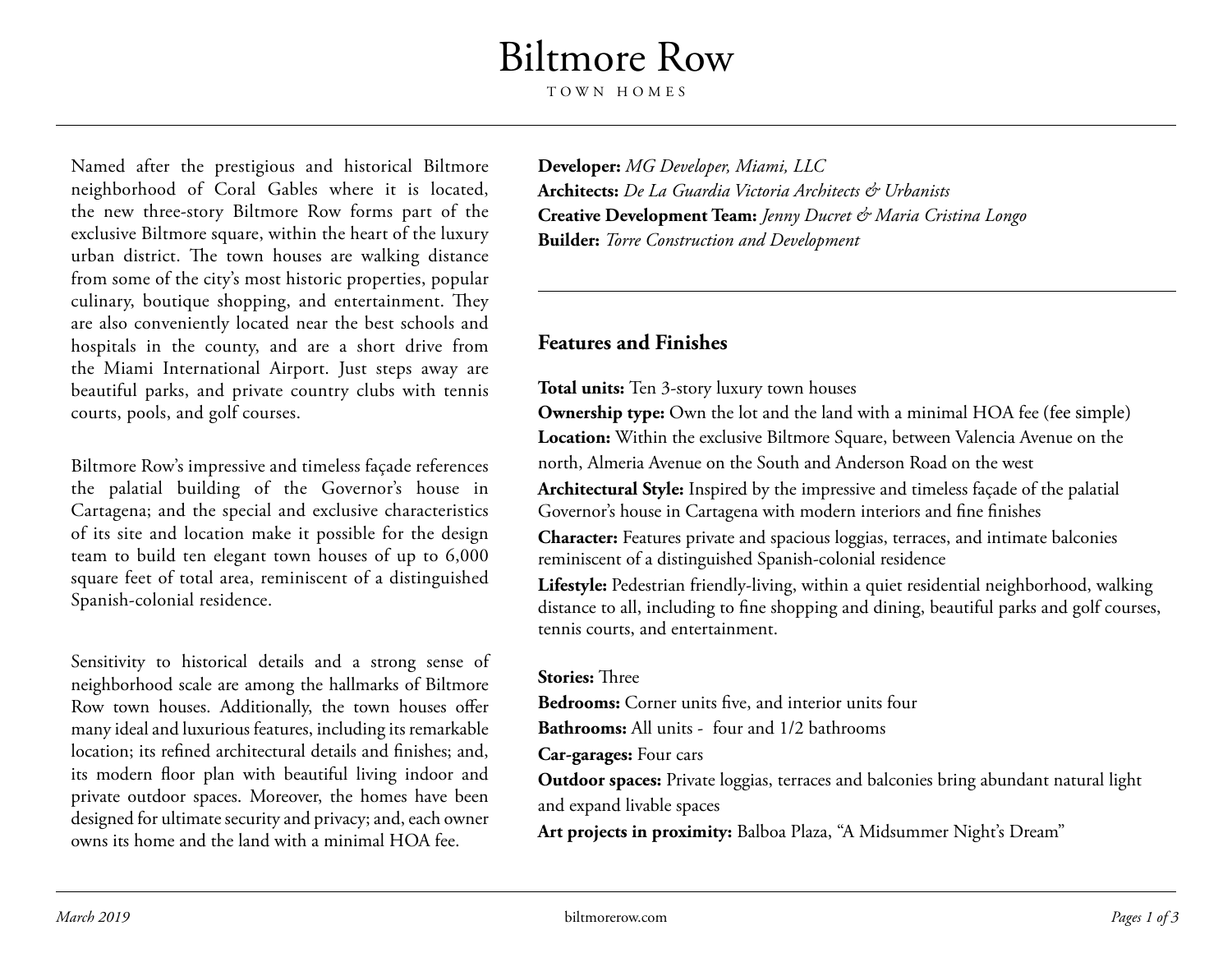## Biltmore Row

#### EXTERIOR

#### **Finishes**

- Painted smooth stucco walls
- Coral stone entry
- Painted smooth cast stone cornice
- Wood and smooth stucco columns
- Cast aluminum balustrade in dark walnut finish
- Brown clay barrel roof tile
- Exterior copper lanterns

### **Door and Windows**

- High-end CGI hurricane rated windows and doors in bronze finish
- French doors with transoms
- Wide bi-folding patio doors
- Wood plank front door finished in dark walnut

### INTERIOR

## **Kitchen and butler's pantry**

- All cabinets in the kitchen and pantry are custom-made in wood
- and painted in white
- Marble countertops and backsplash
- Custom-made eat-in modern island in stained wood
- with stone countertop and prep sink
- Subzero 30" All Refrigerator and 30" All Freezer
- Wolf 36" gas range and built-in hood
- Pull-out Wolf microwave drawer
- Quiet Asko dishwasher
- Subzero 18" wine cooler
- Wolf 24" Coffee System
- Undermount stainless steel sink
- Commercial style pre-rinse faucet
- Plenty of additional storage in the pantry

## **Master bathroom**

- Natural stone floors
- Custom-made double vanities in stained wood with natural stone countertops
- Generous walk-in shower and a free standing tub
- Modern kohler fixtures in white and faucets in chrome
- Separate private water closet

### **Secondary bathrooms**

- Natural stone floors
- Custom wood cabinets in stained wood with natural stone countertops
- Modern kohler fixtures in white and faucets in chrome
- Skylight

## **Walk-in laundry**

- Laminated cabinets in white
- Large washer and dryer
- Deep laundry sink

## **Outdoor spaces**

- Coral stone floors
- Covered outdoor spaces for entertaining
- Planters on terraces for landscaping
- Walls in outdoor spaces for privacy
- Spacious and private loggias and terraces bring abundant natural light and expand livable spaces
- Wide bi-fold door system integrates the outdoor spaces with the family
- room and kitchen

•